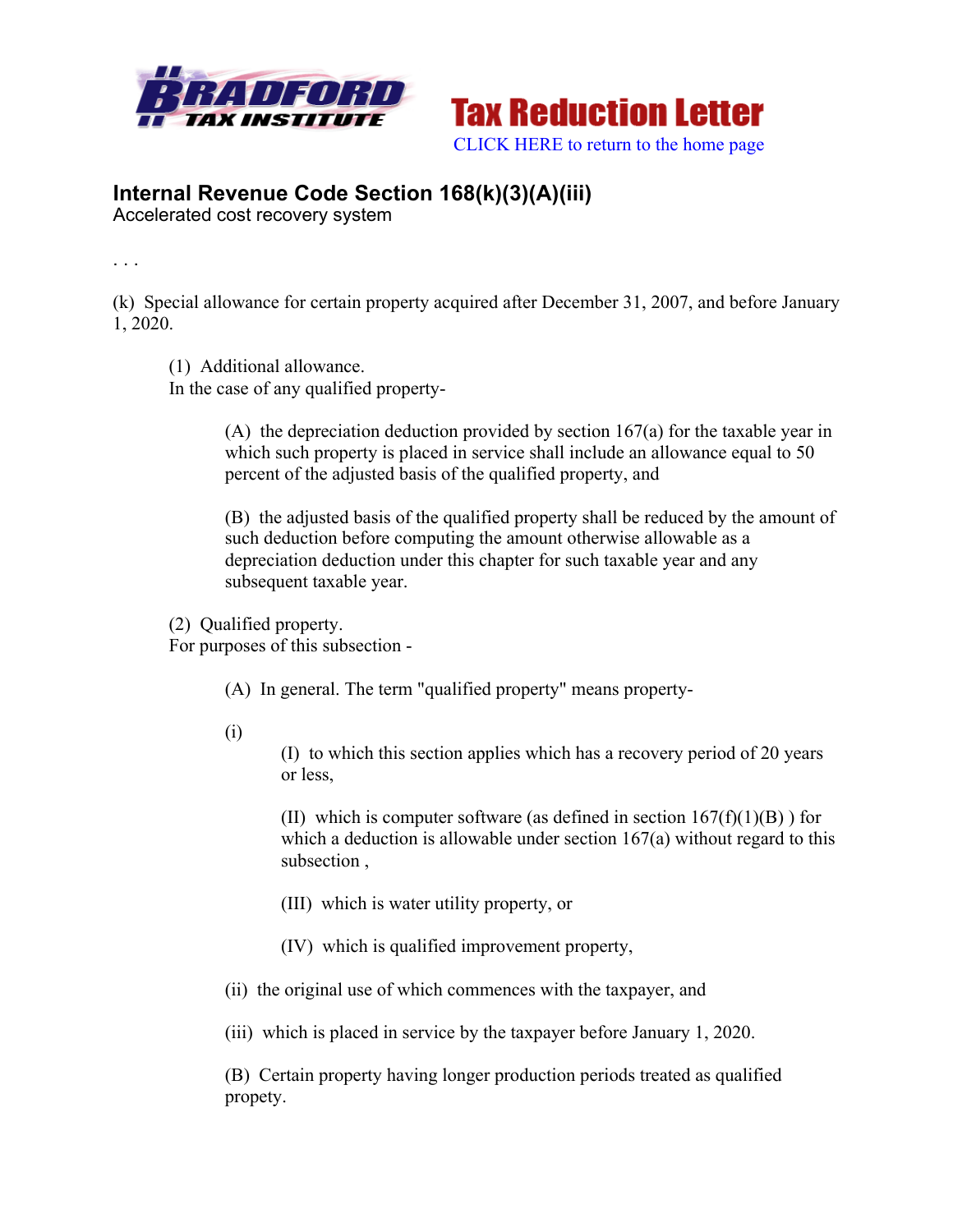(i) In general. The term "qualified property" includes any property if such property-

(I) meets the requirements of clauses (i) and (ii) of subparagraph (A) ,

(II) is placed in service by the taxpayer before January 1, 2021,

(III) is acquired by the taxpayer (or acquired pursuant to a written contract entered into) before January 1, 2020,

(IV) has a recovery period of at least 10 years or is transportation property,

(V) is subject to section 263A , and

(VI) meets the requirements of clause (iii) of section  $263A(f)(1)(B)$ (determined as if such clause also applies to property which has a long useful life (within the meaning of section  $263A(f)$ )).

(ii) Only pre-January 1, 2020 basis eligible for additional allowance. In the case of property which is qualified property solely by reason of clause (i) , paragraph (1) shall apply only to the extent of the adjusted basis thereof attributable to manufacture, construction, or production before January 1, 2020.

(iii) Transportation property. For purposes of this subparagraph , the term "transportation property" means tangible personal property used in the trade or business of transporting persons or property.

(iv) Application of subparagraph . This subparagraph shall not apply to any property which is described in subparagraph (C) .

(C) Certain aircraft. The term "qualified property" includes property- (i) which meets the requirements of subparagraph  $(A)(ii)$  and subclauses  $(II)$  and (III) of subparagraph  $(B)(i)$ ,

(ii) which is an aircraft which is not a transportation property (as defined in subparagraph  $(B)(iii)$  ) other than for agricultural or firefighting purposes,

(iii) which is purchased and on which such purchaser, at the time of the contract for purchase, has made a nonrefundable deposit of the lesser of-

(I) 10 percent of the cost, or

(II) \$100,000, and

(iv) which has-

(I) an estimated production period exceeding 4 months, and

(II) a cost exceeding \$200,000.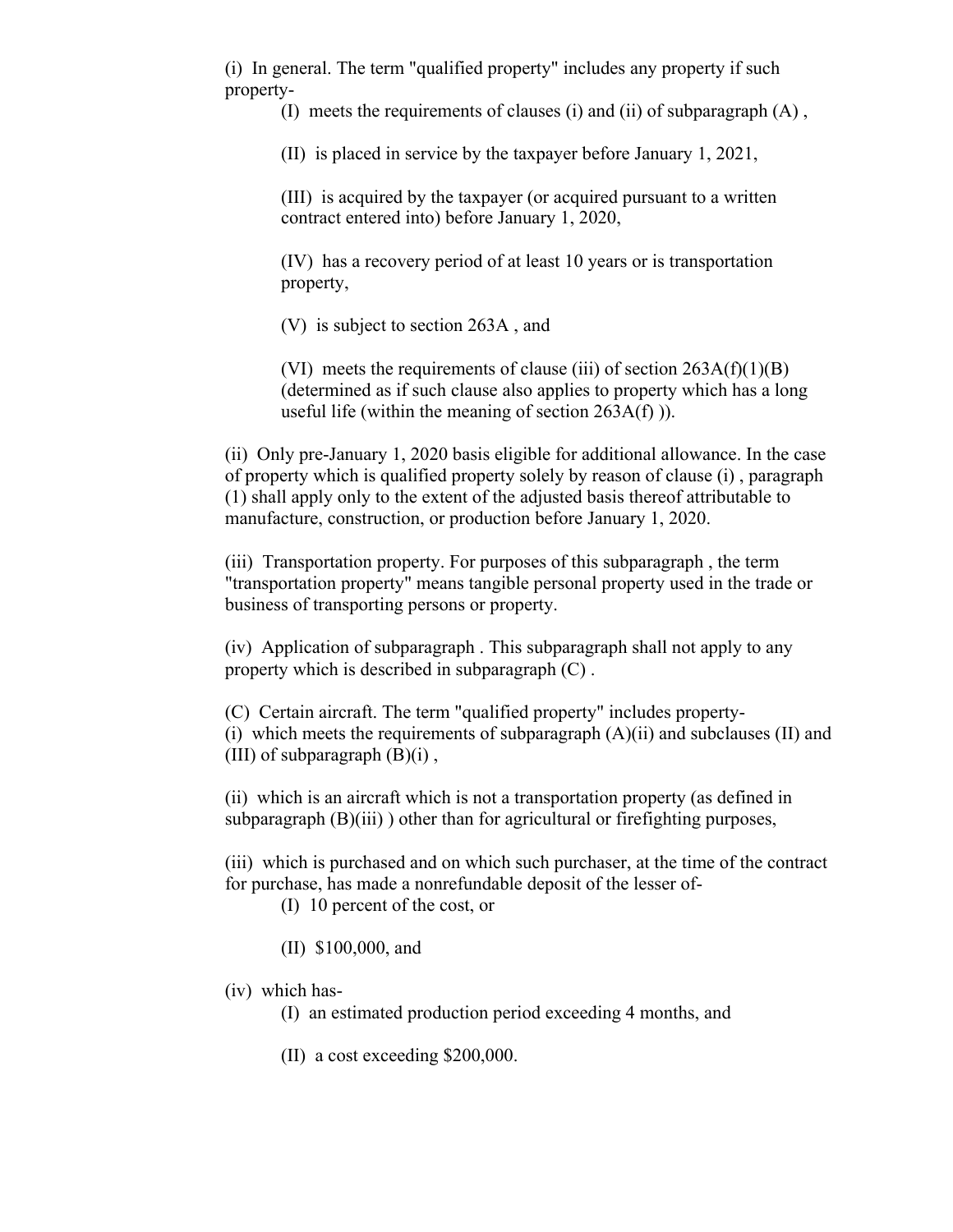(D) Exception for alternative depreciation property. The term "qualified property" shall not include any property to which the alternative depreciation system under subsection (g) applies, determined-

(i) without regard to paragraph  $(7)$  of subsection  $(g)$  (relating to election to have system apply), and

(ii) after application of section 280F(b) (relating to listed property with limited business use).

(E) Special rules.

(i) Self-constructed property. In the case of a taxpayer manufacturing, constructing, or producing property for the taxpayer's own use, the requirements of subclause (III) of subparagraph  $(B)(i)$  shall be treated as met if the taxpayer begins manufacturing, constructing, or producing the property before January 1, 2020.

(ii) Sale-leasebacks. For purposes of clause (iii) and subparagraph  $(A)(ii)$ , if property is-

(I) originally placed in service by a person, and

(II) sold and leased back by such person within 3 months after the date such property was originally placed in service,

such property shall be treated as originally placed in service not earlier than the date on which such property is used under the leaseback referred to in subclause  $(II)$ .

(iii) Syndication. For purposes of subparagraph  $(A)(ii)$ , if-

(I) property is originally placed in service by the lessor of such property,

(II) such property is sold by such lessor or any subsequent purchaser within 3 months after the date such property was originally placed in service (or, in the case of multiple units of property subject to the same lease, within 3 months after the date the final unit is placed in service, so long as the period between the time the first unit is placed in service and the time the last unit is placed in service does not exceed 12 months), and

(II) the user of such property after the last sale during such 3-month period remains the same as when such property was originally placed in service,

such property shall be treated as originally placed in service not earlier than the date of such last sale.

(F) Coordination with section 280F . For purposes of section 280F -

(i) Automobiles. In the case of a passenger automobile (as defined in section  $280F(d)(5)$ ) which is qualified property, the Secretary shall increase the limitation under section  $280F(a)(1)(A)(i)$  by \$8,000.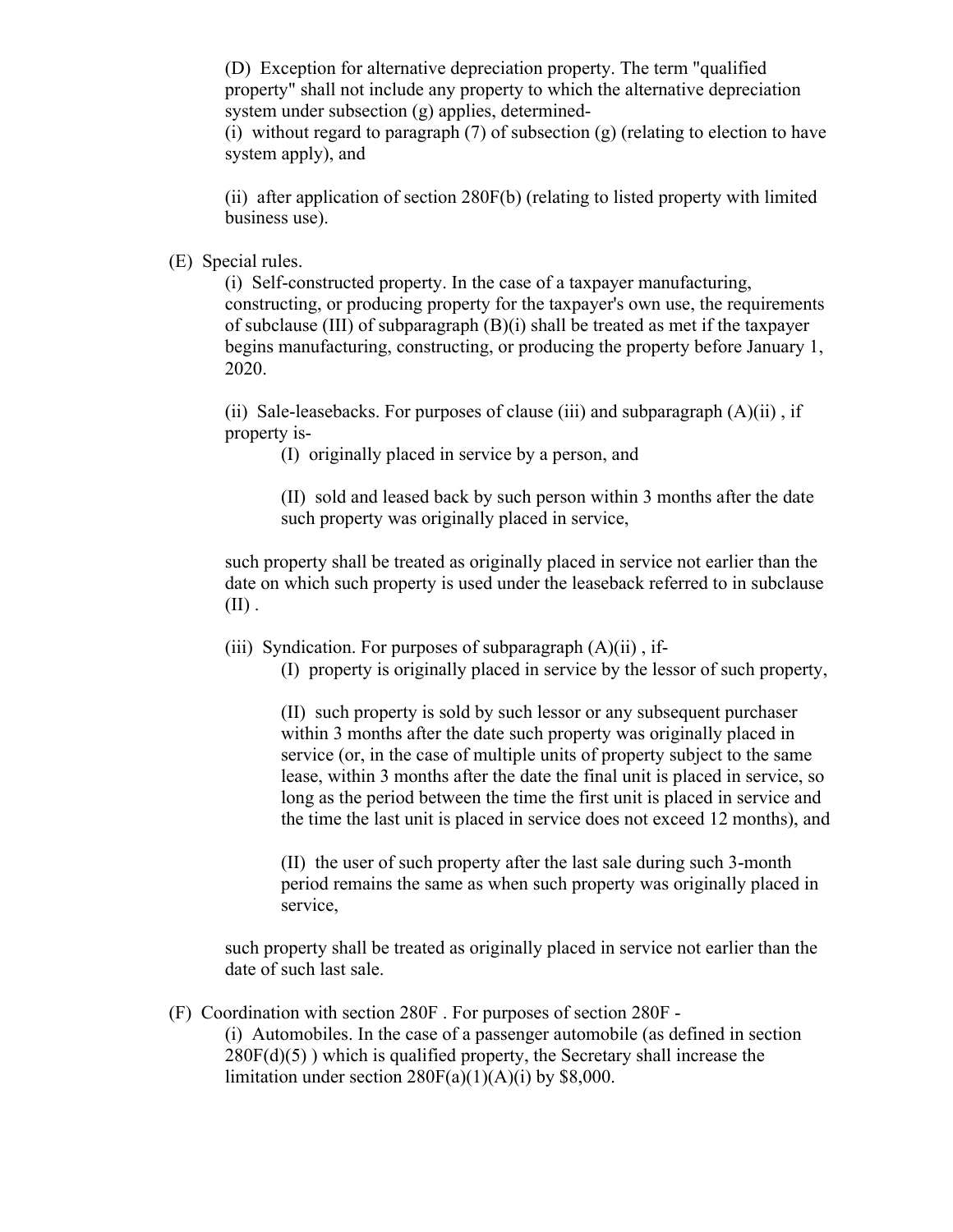(ii) Listed property. The deduction allowable under paragraph (1) shall be taken into account in computing any recapture amount under section 280F(b)(2) .

(iii) Phase down. In the case of a passenger automobile placed in service by the taxpayer after December 31, 2016, clause (i) shall be applied by substituting for "\$8,000"-

(I) in the case of an automobile placed in service during 2018, \$6,400, and

(II) in the case of an automobile placed in service during 2019, \$4,800.

(G) Deduction allowed in computing minimum tax. For purposes of determining alternative minimum taxable income under section 55 , the deduction under section 167 for qualified property shall be determined without regard to any adjustment under section 56 .

(3) Qualified improvement property. For purposes of this subsection -

> (A) In general. The term "qualified improvement property" means any improvement to an interior portion of a building which is nonresidential real property if such improvement is placed in service after the date such building was first placed in service.

(B) Certain improvements not included. Such term shall not include any improvement for which the expenditure is attributable to-

(i) the enlargement of the building,

(ii) any elevator or escalator, or

(iii) the internal structural framework of the building.

(4) Election to accelerate AMT credits in lieu of bonus depreciation.

(A) In general. If a corporation elects to have this paragraph apply for any taxable year-

(i) paragraphs  $(1)$  and  $(2)(F)$  shall not apply to any qualified property placed in service during such taxable year,

(ii) the applicable depreciation method used under this section with respect to such property shall be the straight line method, and

(iii) the limitation imposed by section  $53(c)$  for such taxable year shall be increased by the bonus depreciation amount which is determined for such taxable year under subparagraph (B) .

(B) Bonus depreciation amount. For purposes of this paragraph -

(i) In general. The bonus depreciation amount for any taxable year is an amount equal to 20 percent of the excess (if any) of-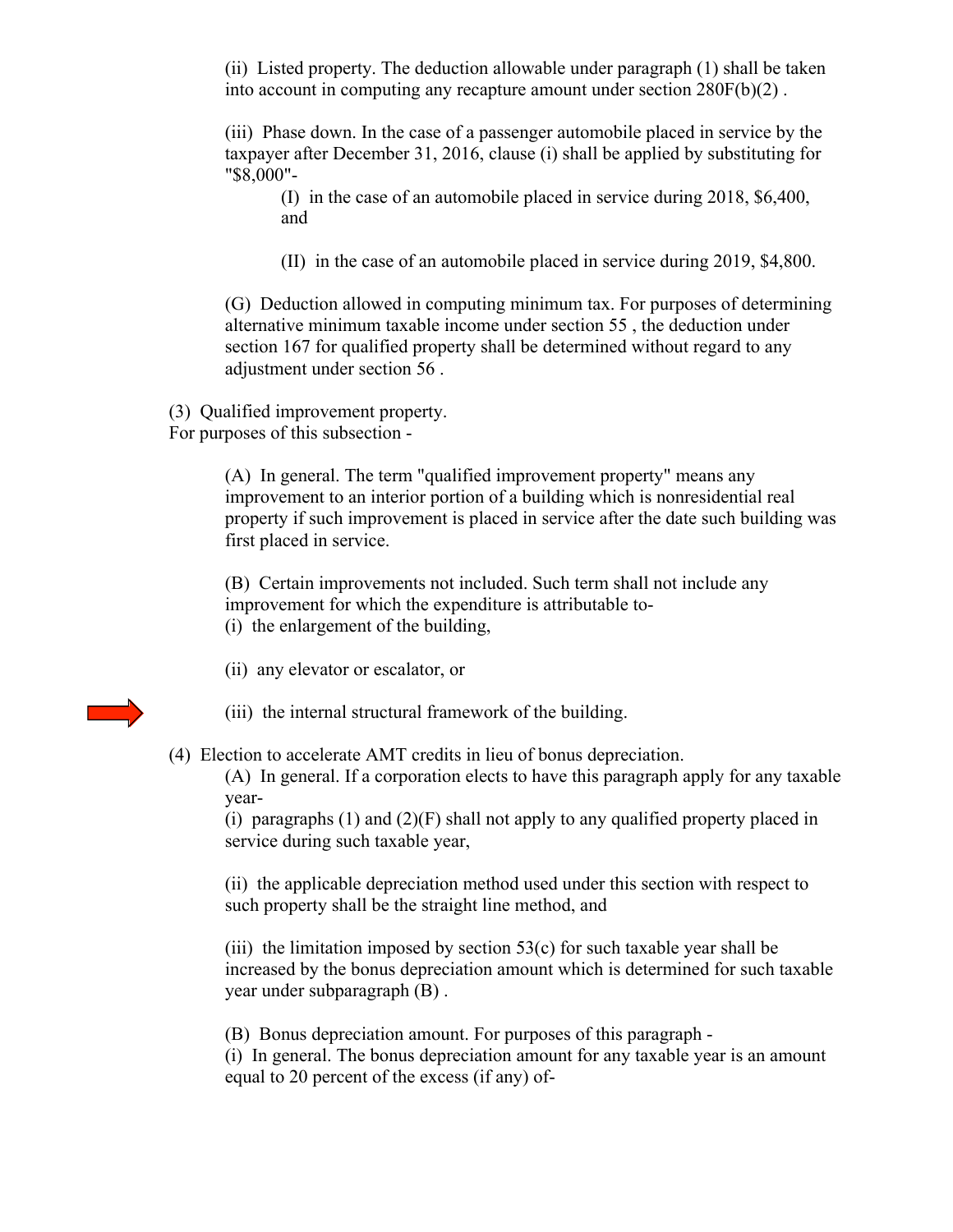(I) the aggregate amount of depreciation which would be allowed under this section for qualified property placed in service by the taxpayer during such taxable year if paragraph (1) applied to all such property (and, in the case of any such property which is a passenger automobile (as defined in section  $280F(d)(5)$ , if paragraph  $(2)(F)$  applied to such automobile), over

(II) the aggregate amount of depreciation which would be allowed under this section for qualified property placed in service by the taxpayer during such taxable year if paragraphs  $(1)$  and  $(2)(F)$  did not apply to any such property.

The aggregate amounts determined under subclauses (I) and (II) shall be determined without regard to any election made under subparagraph (A) or subsection  $(b)(2)(D)$ ,  $(b)(3)(D)$ , or  $(g)(7)$ .

(ii) Limitation. The bonus depreciation amount for any taxable year shall not exceed the lesser of-

(I) 50 percent of the minimum tax credit under section 53(b) for the first taxable year ending after December 31, 2015, or

(II) the minimum tax credit under section 53(b) for such taxable year determined by taking into account only the adjusted net minimum tax for taxable years ending before January 1, 2016 (determined by treating credits as allowed on a first-in, first-out basis).

(iii) Aggregation rule. All corporations which are treated as a single employer under section 52(a) shall be treated-

(I) as 1 taxpayer for purposes of this paragraph , and

(II) as having elected the application of this paragraph if any such corporation so elects.

(C) Credit refundable. For purposes of section 6401(b) , the aggregate increase in the credits allowable under part IV of subchapter A for any taxable year resulting from the application of this paragraph shall be treated as allowed under subpart C of such part (and not any other subpart).

(D) Other rules.

(i) Election. Any election under this paragraph may be revoked only with the consent of the Secretary.

(ii) Partnerships with electing partners. In the case of a corporation which is a partner in a partnership and which makes an election under subparagraph (A) for the taxable year, for purposes of determining such corporation's distributive share of partnership items under section 702 for such taxable year-

(I) paragraphs (1) and (2)(F) shall not apply to any qualified property placed in service during such taxable year, and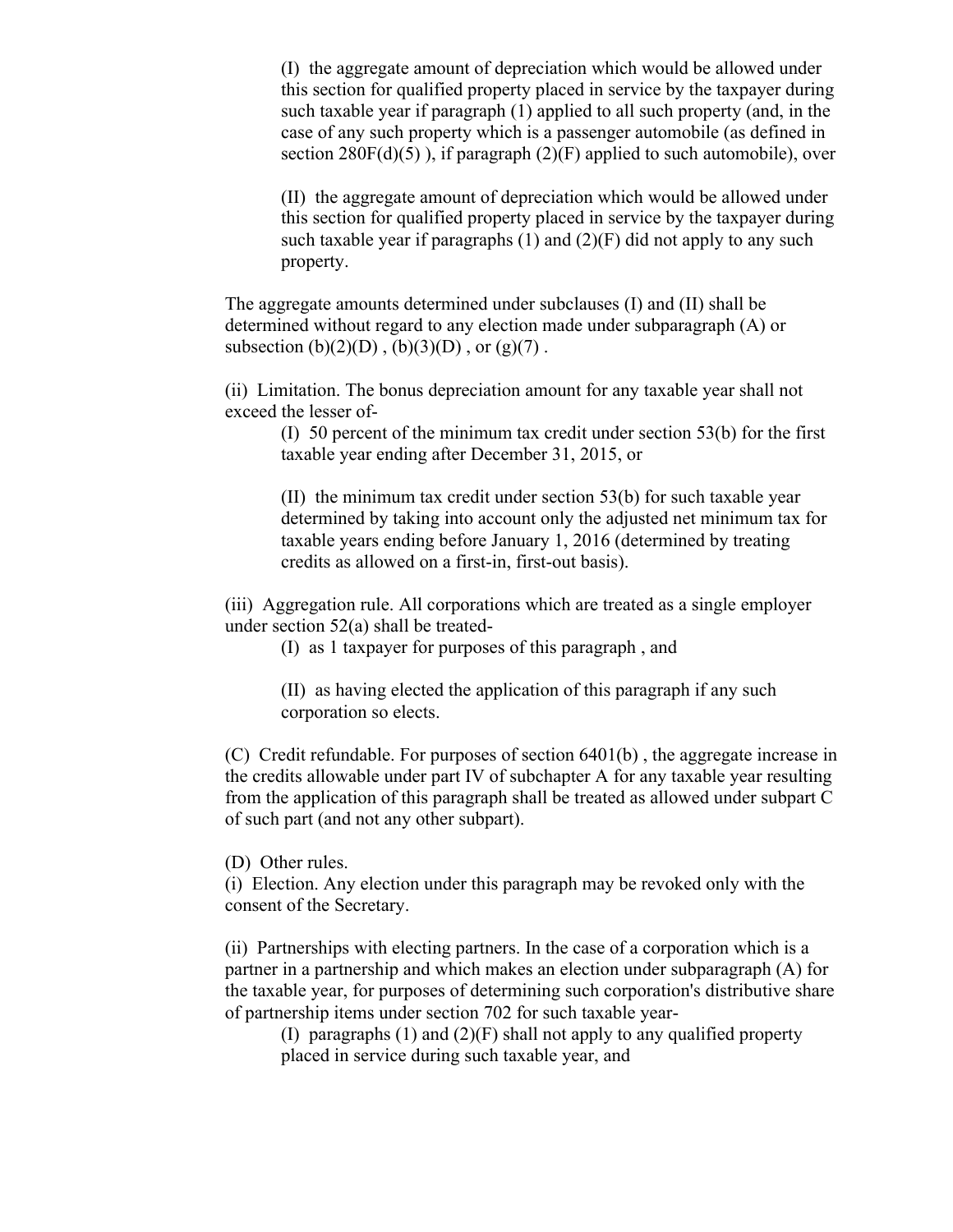(I) the applicable depreciation method used under this section with respect to such property shall be the straight line method.

(iii) Certain partnerships. In the case of a partnership in which more than 50 percent of the capital and profits interests are owned (directly or indirectly) at all times during the taxable year by 1 corporation (or by corporations treated as 1 taxpayer under subparagraph  $(B)(iii)$ ), each partner shall compute its bonus depreciation amount under clause (i) of subparagraph (B) by taking into account its distributive share of the amounts determined by the partnership under subclauses (I) and (II) of such clause for the taxable year of the partnership ending with or within the taxable year of the partner.

(5) Special rules for certain plants bearing fruits and nuts.

(A) In general. In the case of any specified plant which is planted before January 1, 2020, or is grafted before such date to a plant that has already been planted, by the taxpayer in the ordinary course of the taxpayer's farming business (as defined in section  $263A(e)(4)$ ) during a taxable year for which the taxpayer has elected the application of this paragraph-

(i) a depreciation deduction equal to 50 percent of the adjusted basis of such specified plant shall be allowed under section 167(a) for the taxable year in which such specified plant is so planted or grafted, and

(ii) the adjusted basis of such specified plant shall be reduced by the amount of such deduction.

(B) Specified plant. For purposes of this paragraph, the term "specified plant" means-

(i) any tree or vine which bears fruits or nuts, and

(ii) any other plant which will have more than one yield of fruits or nuts and which generally has a pre-productive period of more than 2 years from the time of planting or grafting to the time at which such plant begins bearing fruits or nuts.

Such term shall not include any property which is planted or grafted outside of the United States.

(C) Election revocable only with consent. An election under this paragraph may be revoked only with the consent of the Secretary.

(D) Additional depreciation may be claimed only once. If this paragraph applies to any specified plant, such specified plant shall not be treated as qualified property in the taxable year in which placed in service.

(E) Deduction allowed in computing minimum tax. Rules similar to the rules of paragraph (2)(G) shall apply for purposes of this paragraph.

(F) Phase down. In the case of a specified plant which is planted after December 31, 2017 (or is grafted to a plant that has already been planted before such date), subparagraph (A)(i) shall be applied by substituting for "50 percent"-